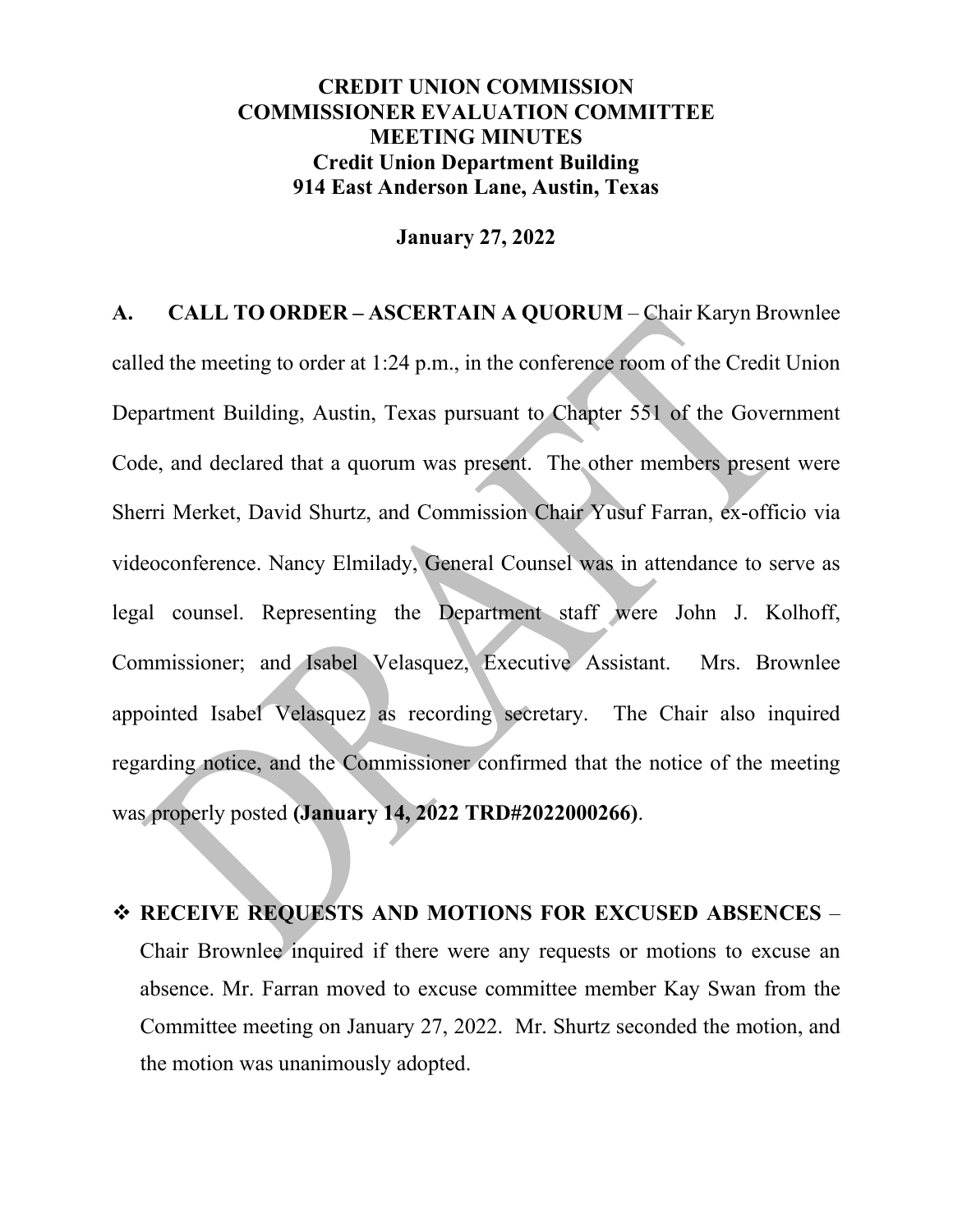## **B. APPROVAL OF MINUTES OF PRIOR MEETING (November 4, 2021).**

Mr. Shurtz moved to approve the minutes of November 4, 2021, as presented. Mr. Farran seconded the motion, and the motion was unanimously adopted.

## **C. FY 2022 Commissioner Performance Evaluation Process (Work Session)**

– Mrs. Brownlee stated that the Committee would be entering into Executive Session as provided under Section 551.074 of the Government Code for the purpose of discussing personnel matters. The Committee entered into Executive Session at 1:30 p.m.

At 2:35 p.m., the committee returned to open session. Chair Brownlee inquired if there any questions or suggested modifications to the FY 2022 performance evaluation.

Mrs. Merket moved to approve the recommendations that the Commission approve the proposed FY 2022 Commissioner Evaluation. Mr. Farran seconded the motion, and the motion was unanimously adopted.

**D. Future Meeting Date (Next Regularly Scheduled Committee Meeting – November 3, 2022).** Chair Brownlee reminded the committee that the next regular meeting of the Committee has been tentatively scheduled for November 3, 2022.